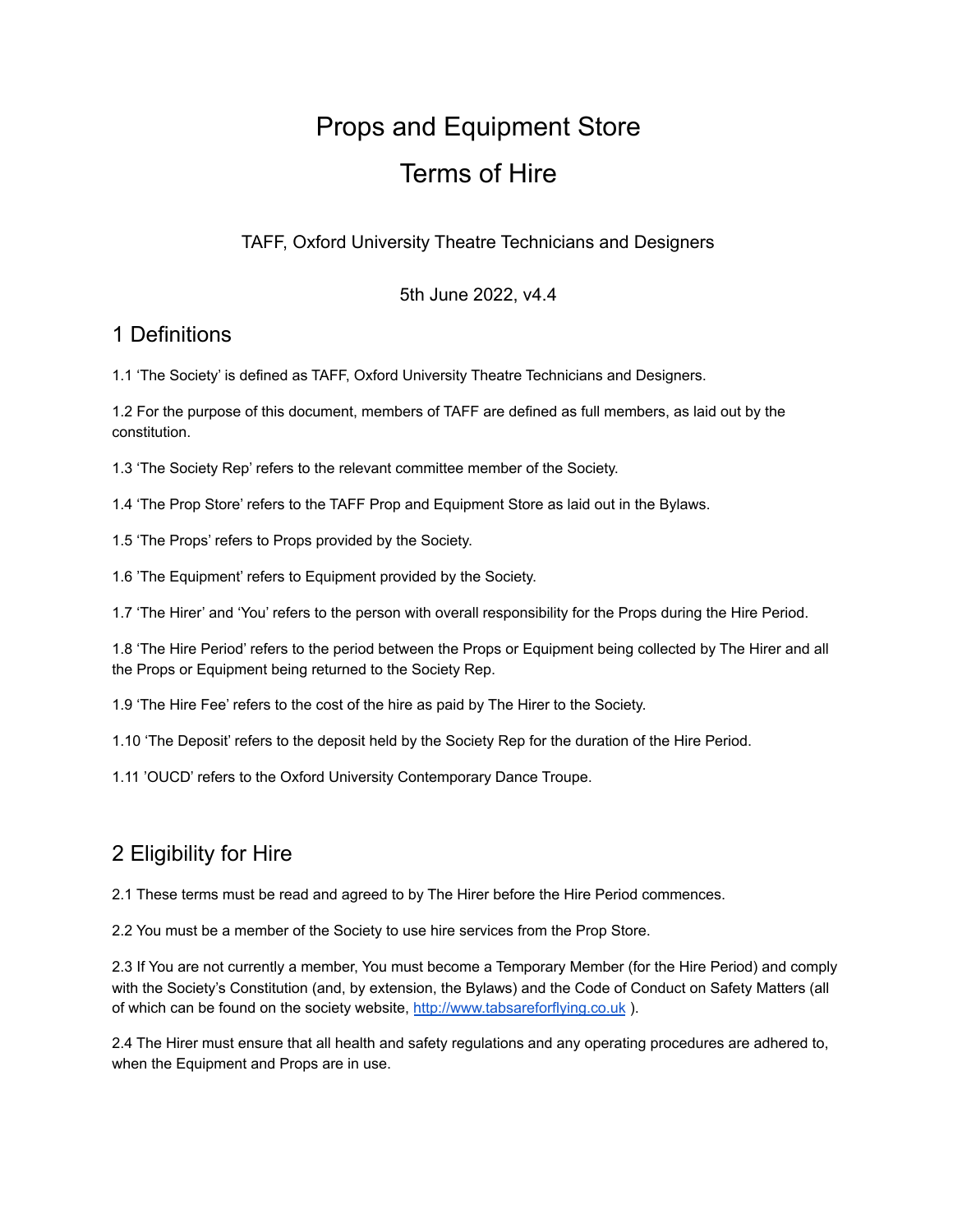## 3 Visiting the Prop Store

3.1 The Society Rep reserves the right to amend the regular opening hours of the store, provided they make this known to Society Members via email.

3.2 Reservations can be made any period of time in advance of the Hire Period.

3.3 Payment of rental charges must be paid in full by bank transfer, cheque, or cash.

3.4 The Hirer will receive an invoice for any Equipment hired within 7 days from the date on which the equipment is due to be returned. The Hire Fee for Equipment must be paid in full within 28 days of receiving this invoice. Any Deposit for equipment must be paid in full in cash, by debit/credit card, or by cheque on the day of hire.

3.5 The standard Hire Period is seven days, although this may be extended in agreement with the Society Rep for an additional fee.

3.6 Out of Hours:

3.6.a For a quantity of props which cannot be stored overnight, the Prop Store may be opened for get outs for no extra charge with at least 48 hours notice at the discretion of the Society Rep.

3.6.b A fee of £10 will be charged to open out of hours at other times.

3.6.c If the out of hours opening slot exceeds 30 minutes for reasons not controlled by the Hires Managers, they are at liberty to charge an additional £10.

3.6.d Any Out of Hours session will not exceed 1 hour. After an hour the Hires Manager is at liberty to close the store, regardless of whether the hirer is finished.

3.6.e In the event that an Out of Hours session is arranged with the Hires Manager and defaulted on without notice, twice the out of hours fee will be charged.

#### 4 Deposits

4.1 For all Props and for some Equipment, The Hirer will be required to pay a deposit.

4.2 Deposit amounts:

4.2.a For productions at Oxford venues and for films shot in Oxford, the Deposit will be twice the Hire Fee.

- 4.2.b For a National Tour or Fringe show, the Deposit will be three times the Hire Fee.
- 4.2.c For an International Tour, the Deposit will be four times the Hire Fee.
- 4.2.d For a University Ball, the Deposit will be four times the Hire Fee.
- 4.3 Safety items may be hired free of charge but will require the following deposits:

4.3.a For safety footwear, a deposit of £10 will be charged for each pair or £120 for the full set of 16. If the full set are not available, the Hires Managers may adjust this figure accordingly.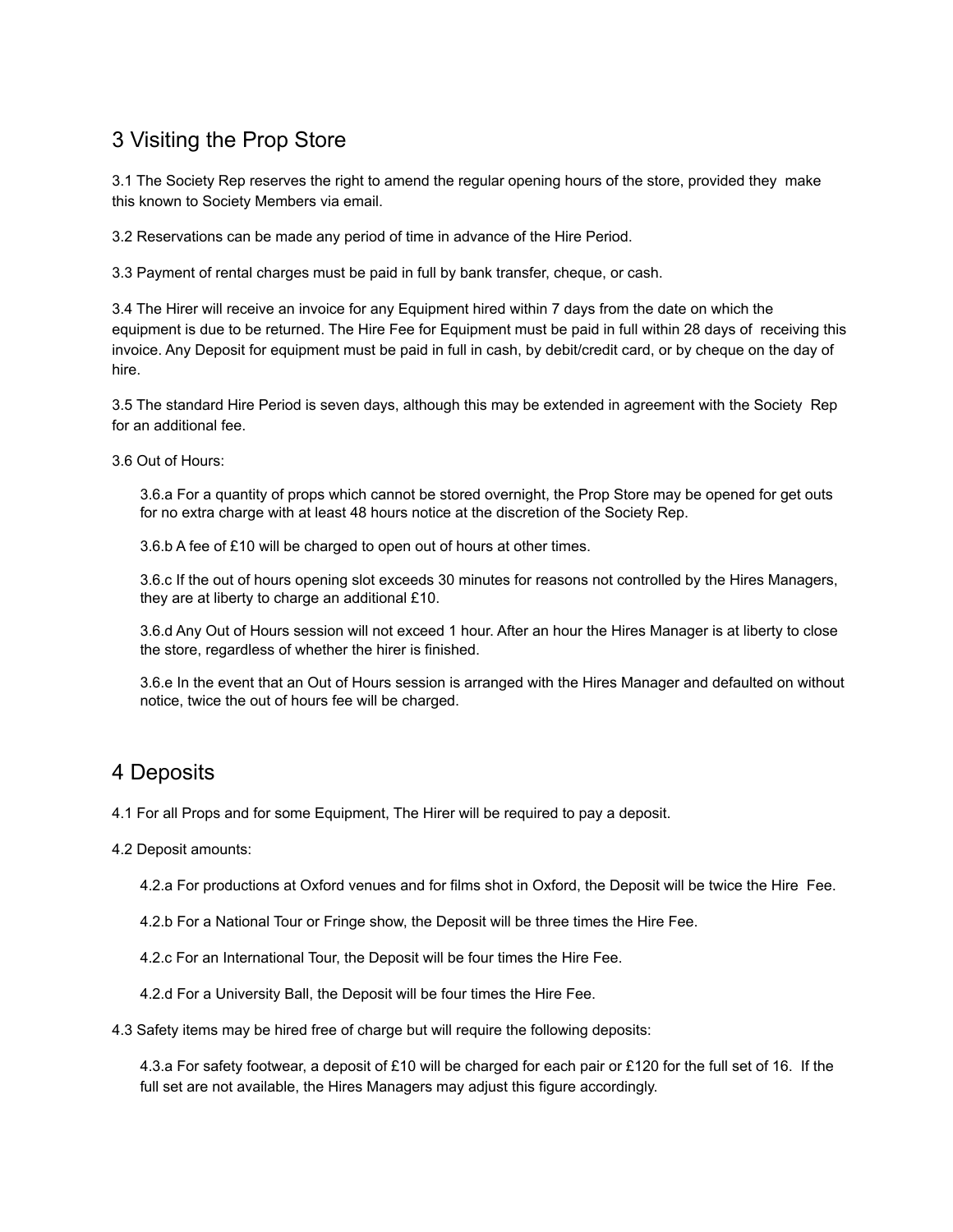4.3.b For stage weights, a deposit of £5 will be charged for each weight.

#### 5 Returns

5.1 It is The Hirer's responsibility to ensure all Props and Equipment are returned in the same condition they were hired in, with the exemption of fair use of consumables, such as haze fluid.

5.2 Items should not be significantly marked, broken, or weather-damaged when returned.

5.3 All cables must be returned neatly coiled and taped with electrical tape.

5.4 Equipment and Props must be returned to the Society Rep, except by prior arrangement with them.

5.5 Equipment and Props should not be left unattended outside the Prop Store, as this does not constitute a return.

5.6 If the Equipment and Props are not cared for appropriately as detailed above, the Society Rep reserves the right to retain some or all of the Deposit.

#### 6 Complimentary tickets

6.1 If The Hirer places a hire of Props over the amount of £25 and/or of Equipment over the amount of £35 for a theatrical production, they are obliged to offer the Committee of the Society one (1) complimentary ticket.

6.2 The date and time for which the ticket is claimed is to be agreed between the Producer of the production in question and the Committee member, subject to availability.

#### 7 Indemnity

7.1 The Hirer shall be wholly responsible and hold the Society (and its members) indemnified against all loss or damage, liabilities, claims, demands and legal proceedings that may arise as a consequence of any accident or default involving the Equipment.

## 8 Termination of Hire

8.1 The Society shall terminate the Contract for Hire in the event that:

- The Hirer is in default in payment of Hire Charges, or
- The Hirer commits a breach of their obligations, as outlined by these Terms of Hire.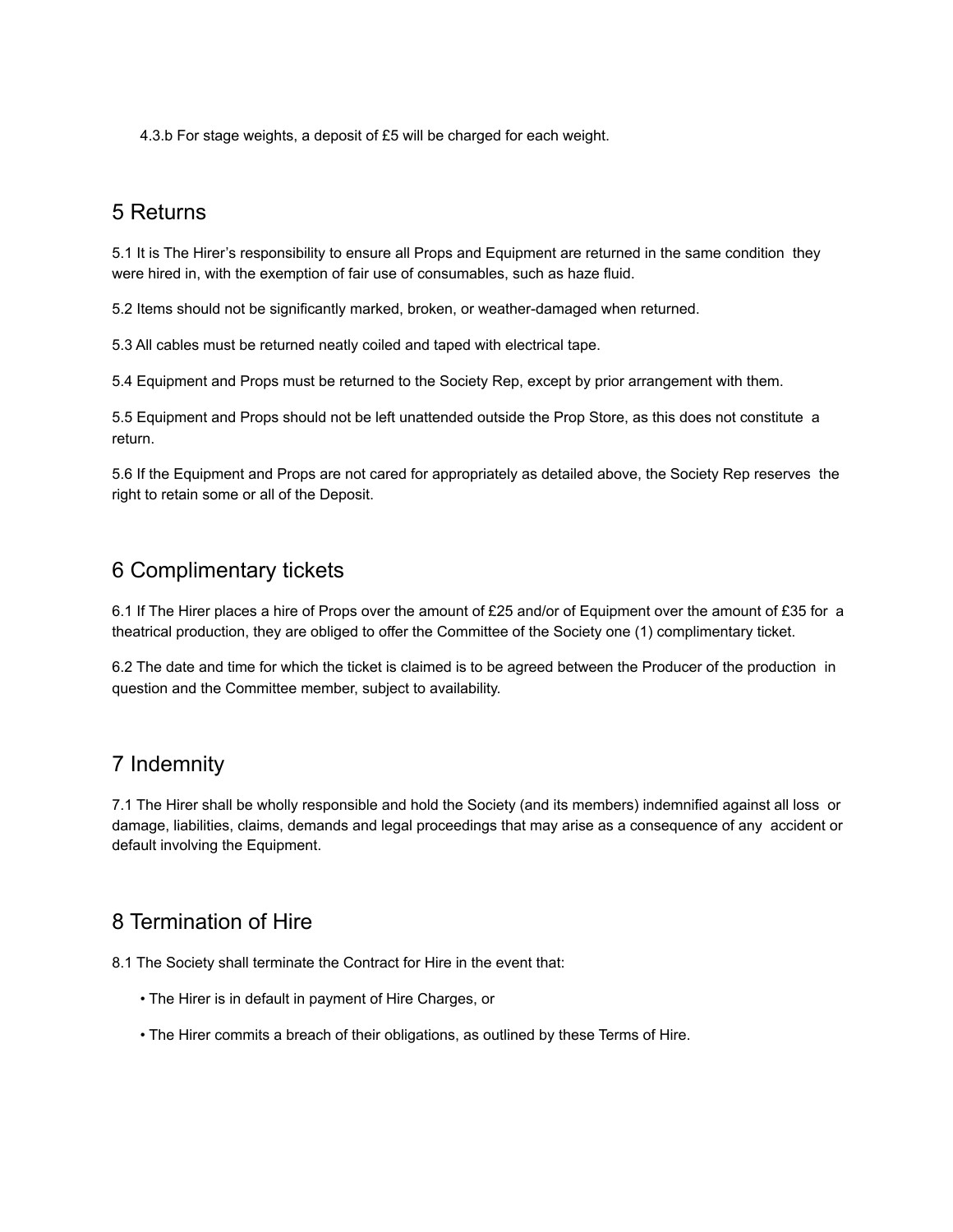## 9 Care of Props and Equipment

9.1 All Props or Equipment will be inspected on the day of hire and their condition will be recorded. Any changes to the condition between this date and the end of the Hire Period will be deemed the Hirer's liability.

9.1.a It is, however, reasonable to accept that some damage incurred may be due to general wear and tear outside of the Hirer's control, for which the Hirer will not be deemed liable. This shall be decided at the discretion of the Society Reps.

9.2 The Hirer must always seek advice in using TAFF Equipment rather than attempt to use it without proper knowledge; TAFF will provide technical advice and assistance. This should in the first instance be sought by emailing hires@tabsareforflying.co.uk.

## 10 Refunds

10.1 Under the circumstances outlined in 10.2, 10.3, and 10.5, the Hirer may be granted a partial or full refund for any Props or Equipment hired, at the discretion of the Society Reps.

10.2 Refunds for Prop hires will only be granted if unused Props are returned at the next available TAFF opening time after the start of the Hires Period. A refund will not be granted if a production does not use certain Props, but maintains them in their possession for the duration of the Hire Period.

10.3 Refunds for damaged Props or Equipment may be granted partially or in full if the Hirer is deemed not liable for the damage, as outlined in section 9.1.a.

10.4 No refund will be granted for any damaged Props or Equipment that is deemed by the Society Reps to be the liability of the Hirer, as outlined in section 9.1.

10.5 Refunds for Equipment may be granted if Equipment is unusable due to factors outside of the Hirer's control. This will be decided at the discretion of the Society Reps.

10.6 No refunds will be granted for Equipment which the Hirer is unable to use if they have not sought technical assistance from TAFF as outlined in section 9.2. This will overrule section 10.5.

## 11 Fines and Fees

11.1 TAFF reserves the right to impose additional charges onto the Hirer in the event that any Props or Equipment is returned late, not returned, lost, or damaged, or if payment is received late, not in full, or not at all, as outlined in section 11.3

11.2 Any fines or fees imposed on the Hirer are in accordance with the measures outlined in section 11.3, or may be lessened at the discretion of the Society Reps.

11.3 The fines or fees imposed on the Hirer will be as follows

| First failure to return or pay for hired items, $\int$ £10 fine or half the weekly hire fee (whichever is greater), and |
|-------------------------------------------------------------------------------------------------------------------------|
|                                                                                                                         |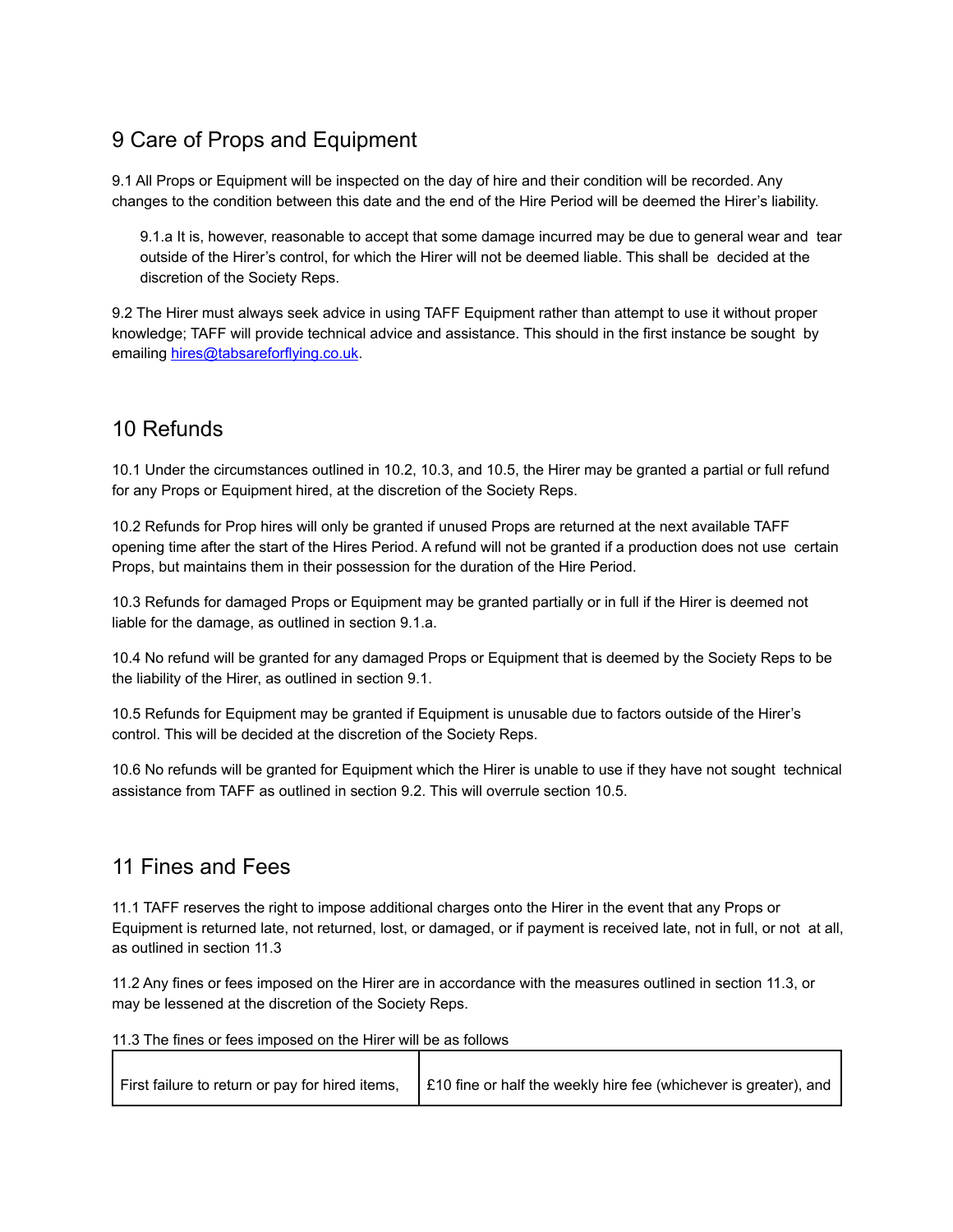| in full or in part.                                                                                                 | an emailed request to do so at the next available<br>convenience                                                                                            |
|---------------------------------------------------------------------------------------------------------------------|-------------------------------------------------------------------------------------------------------------------------------------------------------------|
| Continued failure to return or pay for hired<br>items, in full or in part, three days after the<br>initial due date | A full weekly hire fee for all items not returned or not paid for.                                                                                          |
| Continued failure to return of pay for hired<br>items, in full or in part, one week after the<br>initial due date   | A second weekly hire fee for all items not returned or not paid<br>for.                                                                                     |
| Continued failure to return or pay for hired<br>items, in full or in part                                           | An additional fee of the full purchase cost of all items not<br>returned or not paid for, and further action will be sought, as<br>outlined in section 11.6 |

11.4 Any loss or damage to props will result in the deposit being fully or partially retained, whilst any loss or damage to equipment will result in the Hirer reimbursing the society for repair or replacement. The Hirer is deemed responsible for damage to Props or Equipment as outlined in section 9.1.

11.5 At any point where a Hirer has outstanding payments to be made and/or outstanding Props or Equipment to be returned, both the individual Hirer and the production company/organisation for which the Hires were made will be banned from making further hires from TAFF.

11.6 If returns or payment are still not received after the sanctions imposed in section 11.3, TAFF reserves the right to impose disciplinary action on any Hirer failing to return or pay for Props or Equipment. This may include disciplinary action via the University Drama Officer, the TAFF Senior Member, the Hirer's College disciplinary team, the University Proctors, and the Local Authorities.

## 12 Appendix: Dancefloor Hire

12.1 Hire orders for dance floor must be submitted to the Society Rep at least 10 working days in advance, unless agreed in advance with the Society Rep.

12.2 No tape or adhesive is to be used on the dancefloor other than that supplied by The Society Rep, or approved by The Society Rep or OUCD.

12.3 All questions regarding availability, pricing, collections and returns of the dancefloor should be directed to The Society Rep.

12.4 All questions regarding usage or suitability of the dancefloor should be directed to OUCD: contemporarydance.society@studentclubs.ox.ac.uk , or to The Society Rep, who shall forward such questions to OUCD.

12.5 Reservations for dancefloor may be cancelled up to six (6) weeks before the proposed end date of hire if the dancefloor is required by OUCD.

12.6 Dancefloor hires of period longer than four (4) weeks must be approved beforehand with The Society Rep,